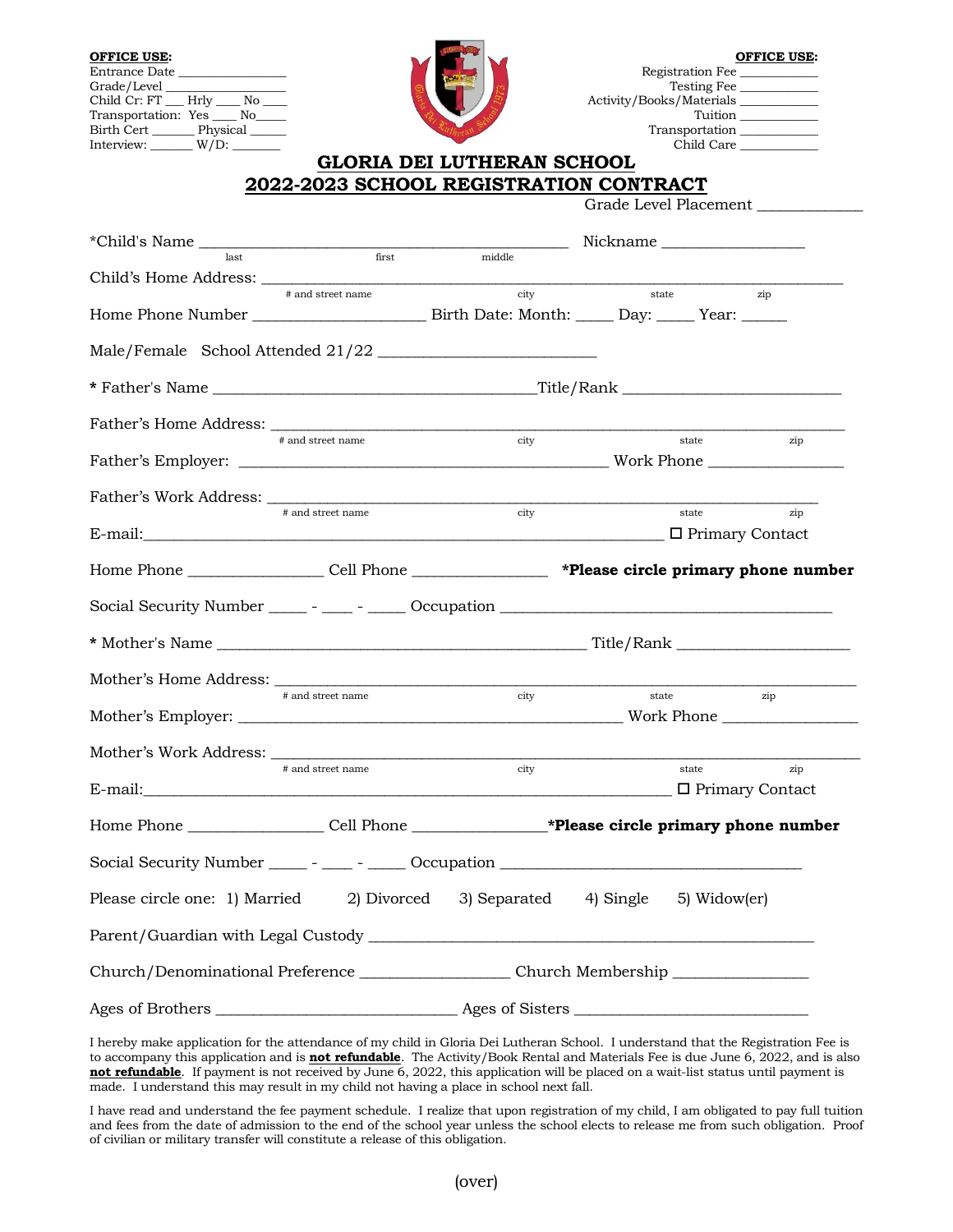Fees are due by the 15th of each month and are considered delinquent if not received by 5:00 p.m. on the 20th of each month or the last working day prior to the 20th. A \$10.00 late fee per child will be assessed on payments received after the 20th of the month. Payments not received by the end of the month will result in my child not being able to return to school until the account is current. Payments may be made by check or money order.

Child care ends at 6:00 p.m. If a child is picked up at 6:01 p.m. from child care, the student's account will be charged an automatic \$15.00 late fee and then \$10 for each 5 minutes thereafter. (Ex: 6:05p.m. = \$25.00). I understand that Gloria Dei Lutheran School will assess a \$35.00 service charge on all returned checks. Accounts turned over for collection will be assessed legal fees and interest per state law.

There will be no pro-rating of child care or school tuition due to sickness, holidays, vacations, absences, withdrawals. or inclement weather.

\_\_\_\_\_\_\_\_\_\_\_\_\_\_\_\_\_\_\_\_\_\_\_\_\_\_\_\_\_\_\_\_\_\_\_\_\_\_\_\_\_\_\_\_\_\_\_\_\_\_\_\_\_\_ \_\_\_\_\_\_\_\_\_\_\_\_\_\_\_\_\_\_\_\_\_\_\_\_\_\_\_\_\_\_\_\_\_\_\_\_\_\_\_\_\_\_\_\_\_\_\_\_\_\_\_\_\_\_\_ **Parent/Guardian Date Parent/Guardian Date**

**MEDICAL REQUIREMENTS:** All students new to Gloria Dei Lutheran School **MUST** have a current physical form on file prior to the first day of school.

Students entering kindergarten and sixth grade **MUST** have an updated immunization report on file no later than August 19, 2022.

**ADDITIONAL INFORMATION:** NOTE: If you have legal custody of this child, a copy of the Court Order must be filed in the child's school record to protect the school when refusing to release the child to a parent.

As per the court order on file, the following person(s) are **NOT** authorized to pick up this child:

\_\_\_\_\_\_\_\_\_\_\_\_\_\_\_\_\_\_\_\_\_\_\_\_\_\_\_\_\_\_\_\_\_\_\_\_\_\_\_\_\_\_\_\_\_\_\_\_\_\_\_\_\_\_\_\_\_\_\_\_\_\_\_\_\_\_\_\_\_\_\_\_\_\_\_\_\_\_\_\_\_\_\_\_\_\_\_\_\_\_\_\_

\_\_\_\_\_\_\_\_\_\_\_\_\_\_\_\_\_\_\_\_\_\_\_\_\_\_\_\_\_\_\_\_\_\_\_\_\_\_\_\_\_\_\_\_\_\_\_\_\_\_\_\_\_\_\_\_\_\_\_\_\_\_\_\_\_\_\_\_\_\_\_\_\_\_\_\_\_\_\_\_\_\_\_\_\_\_\_\_\_\_\_\_

Does your child have any medication, food or environmental allergies, or pre-existing medical conditions? If so, please list

Actions to take in an emergency \_\_\_\_\_\_\_\_\_\_\_\_\_\_\_\_\_\_\_\_\_\_\_\_\_\_\_\_\_\_\_\_\_\_\_\_\_\_\_\_\_\_\_\_\_\_\_\_\_\_\_\_\_\_\_\_\_\_\_\_

Unusual habits, fears or attachments?

**FIELD TRIP CONSENT:** We require that you give your consent for your child to accompany his/her class on all field trips during the school year. Detailed information regarding each outing will be sent home with your child prior to every field trip. We reserve the right to limit and withdraw field trip privileges if a child is having behavior or discipline problems.

Signature \_\_\_\_\_\_\_\_\_\_\_\_\_\_\_\_\_\_\_\_\_\_\_\_\_\_\_\_\_\_\_\_\_\_\_\_\_\_\_\_\_

**STUDENT DIRECTORY:** Gloria Dei Lutheran School will compile a class roster, which may be helpful to you during the year. Are you willing for the following to be included on the roster, which will be sent home with your child's classmates?

Address: Yes \_\_\_\_\_\_ No \_\_\_\_\_\_ Telephone Number: Yes \_\_\_\_\_ No \_\_\_\_\_

**MINOR INJURY REPORT:** "I understand that in case of a minor injury to my child, I will be notified in writing, by a note placed in my child's bookbag."

Signature \_\_\_\_\_\_\_\_\_\_\_\_\_\_\_\_\_\_\_\_\_\_\_\_\_\_\_\_\_\_\_\_\_\_\_\_\_\_\_\_\_